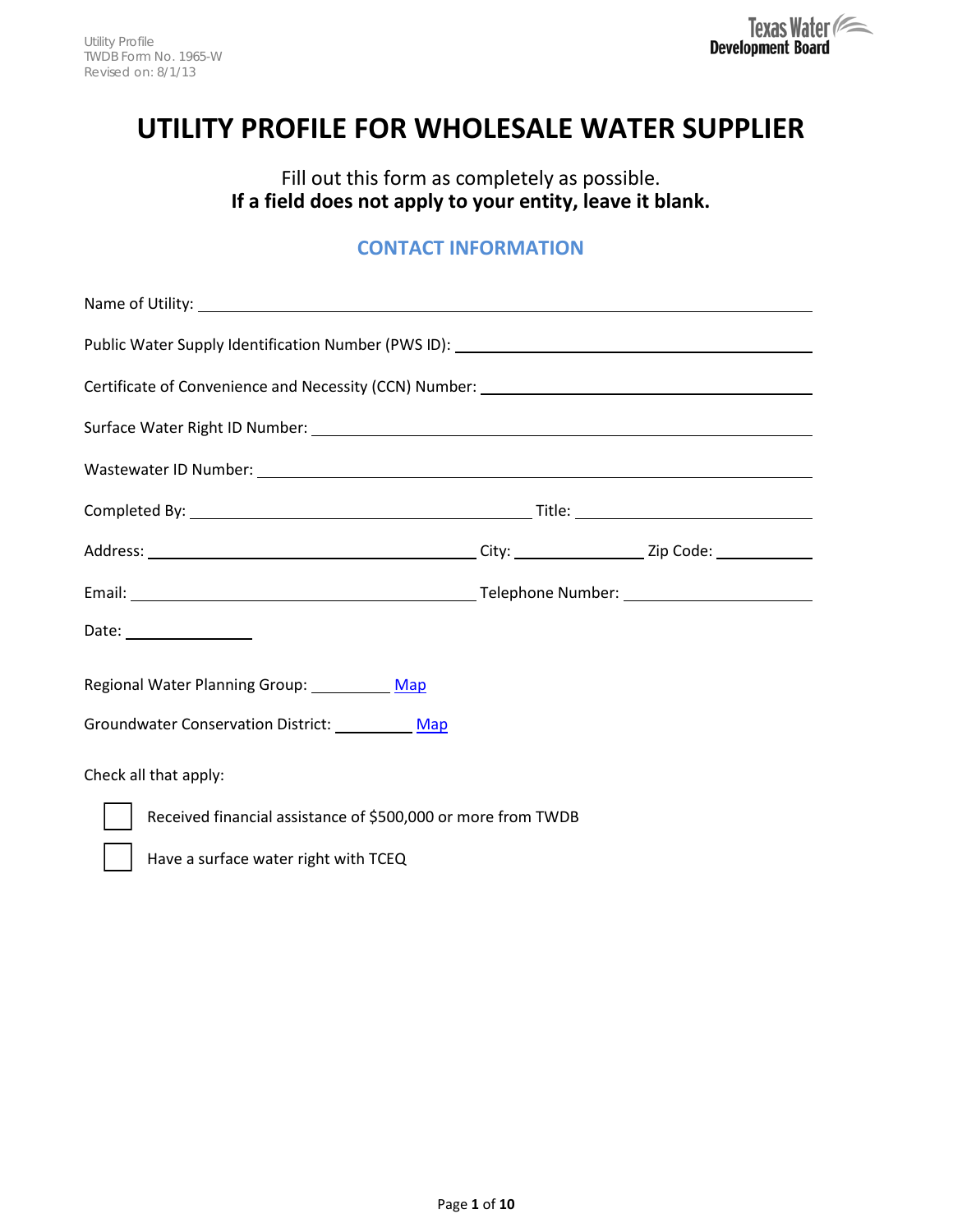# Section I: Utility Data

## **A. Population and Service Area Data**

- 1. Current service area size in square miles: (Attach or email a copy of the service area map.)
- 2. Provide projected and historical service area population below.

| Year | <b>Historical Population</b><br>Served By<br><b>Wholesale Water Service</b> | Year | <b>Projected Population</b><br><b>Served By</b><br><b>Wholesale Water Service</b> |
|------|-----------------------------------------------------------------------------|------|-----------------------------------------------------------------------------------|
|      |                                                                             | 2020 |                                                                                   |
|      |                                                                             | 2030 |                                                                                   |
|      |                                                                             | 2040 |                                                                                   |
|      |                                                                             | 2050 |                                                                                   |
|      |                                                                             | 2060 |                                                                                   |

4. Describe the source(s)/method(s) for estimating current and projected populations.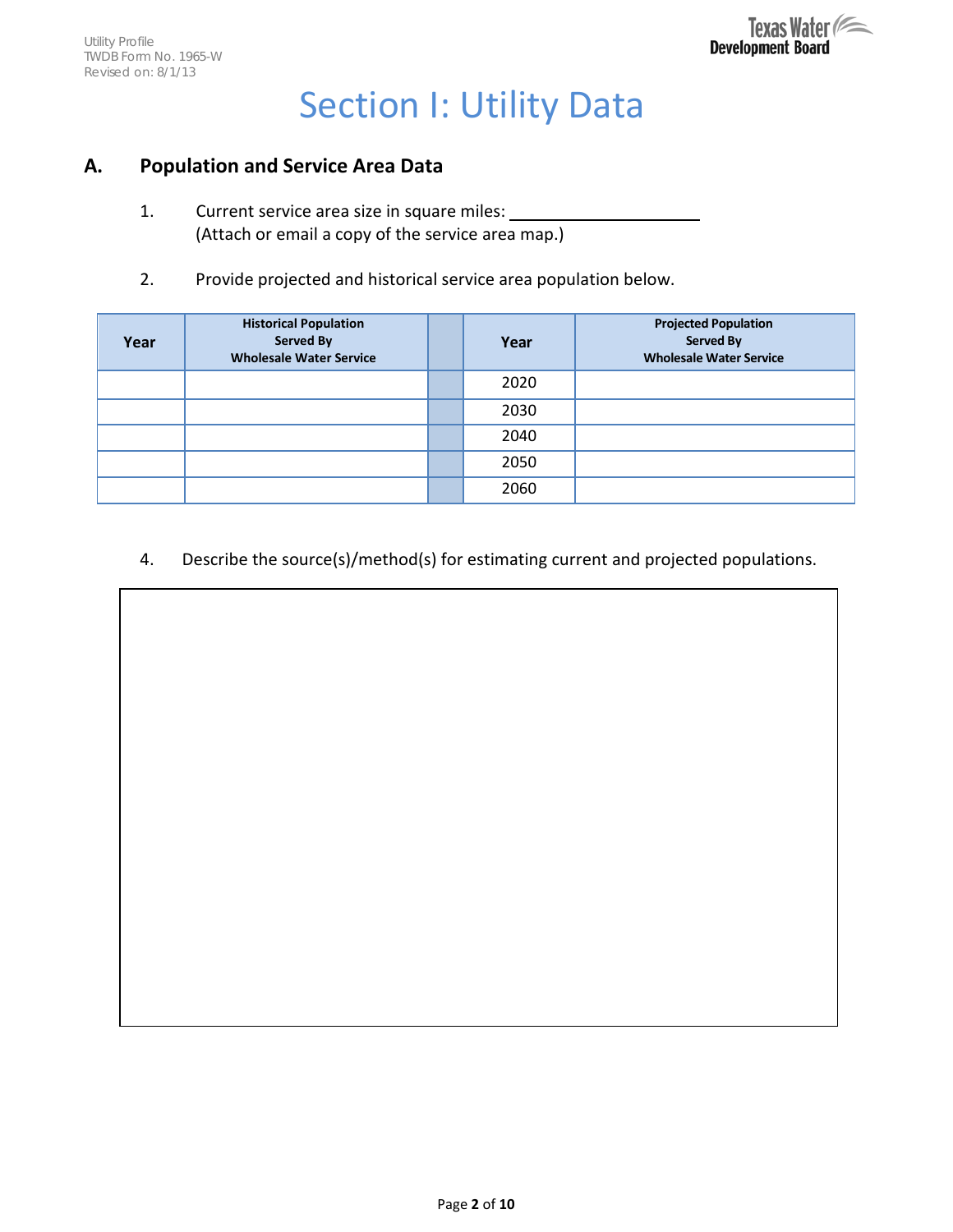#### **B. System Input**

#### Provide system input data for the previous five years.

Total System Input = Self-supplied + Imported

| Year                              | <b>Self-supplied Water</b><br>in Gallons | <b>Purchased/Imported</b><br><b>Water in Gallons</b> | <b>Total System Input</b> | <b>Total gal/day</b> |
|-----------------------------------|------------------------------------------|------------------------------------------------------|---------------------------|----------------------|
|                                   |                                          |                                                      |                           |                      |
|                                   |                                          |                                                      |                           |                      |
|                                   |                                          |                                                      |                           |                      |
|                                   |                                          |                                                      |                           |                      |
|                                   |                                          |                                                      |                           |                      |
| <b>Historic 5-year</b><br>Average |                                          |                                                      |                           |                      |

# **C. Water Supply System** (Attach description of water system)

- 1. Designed daily capacity of system **gallons** per day.
- 2. Storage Capacity: Elevated **gallons** Ground <u>\_\_\_\_\_\_\_\_\_\_\_\_\_\_\_\_\_\_\_\_\_\_\_\_\_\_\_\_\_\_\_\_\_\_</u>gallons
- 3. List all current water supply sources in gallons.

| <b>Water Supply Source</b> | Source Type* | <b>Total Gallons</b> |
|----------------------------|--------------|----------------------|
|                            | Choose One   |                      |
|                            | Choose One   |                      |
|                            | Choose One   |                      |
|                            | Choose One   |                      |
|                            | Choose One   |                      |
|                            | Choose One   |                      |

\*Select one of the following source types: *Surface water, Groundwater, or Contract*

4. If surface water is a source type, do you recycle backwash to the head of the plant?

Yes estimated **gallons** per day

No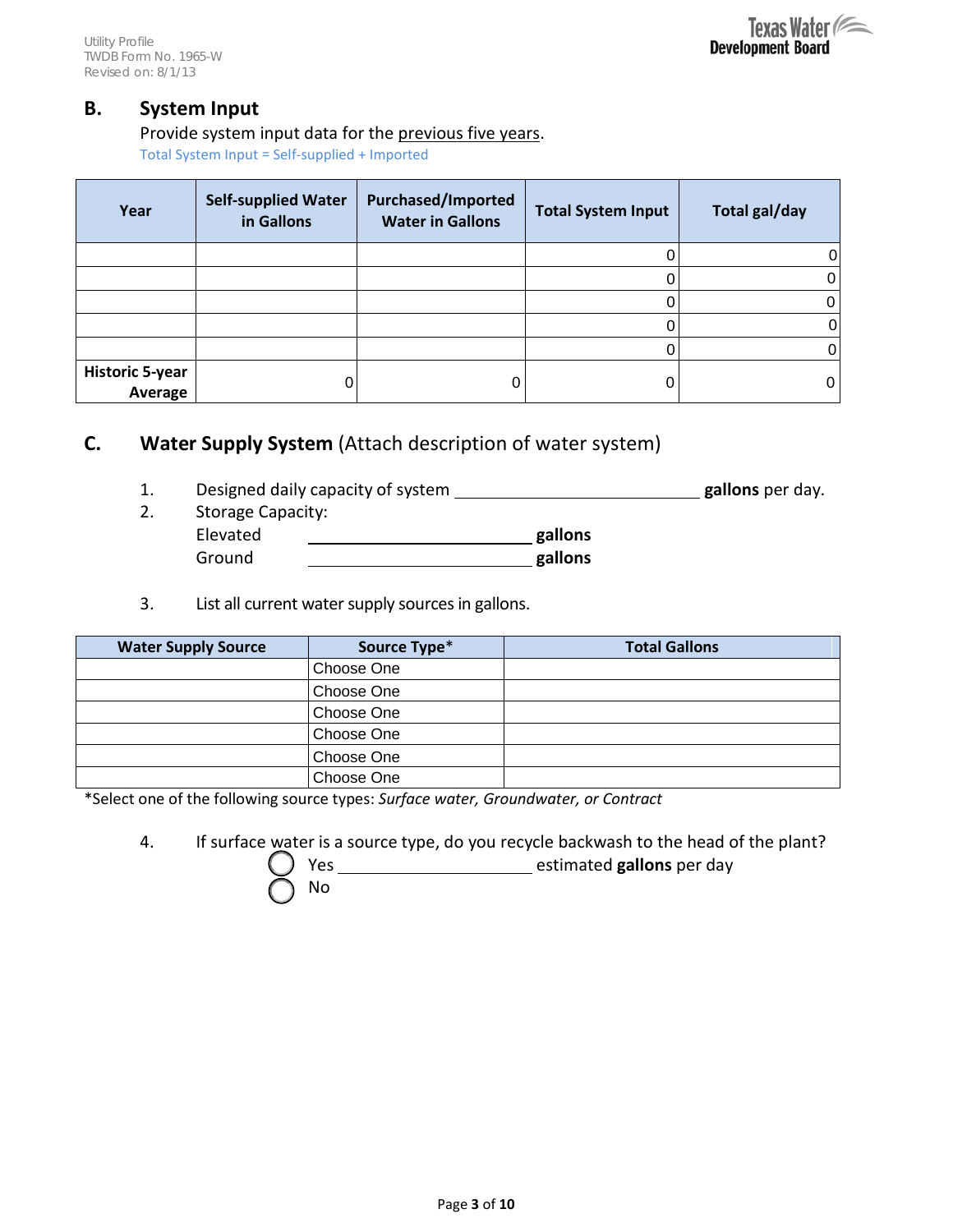# **D. Projected Demands**

1. Estimate the water supply requirements for the next ten years using population trends, historical water use, economic growth, etc.

| Year | Population | <b>Water Demands (gallons)</b> |
|------|------------|--------------------------------|
|      |            |                                |
|      |            |                                |
|      |            |                                |
|      |            |                                |
|      |            |                                |
|      |            |                                |
|      |            |                                |
|      |            |                                |
|      |            |                                |
|      |            |                                |

2. Describe sources of data and how projected water demands were determined. Attach additional sheets if necessary.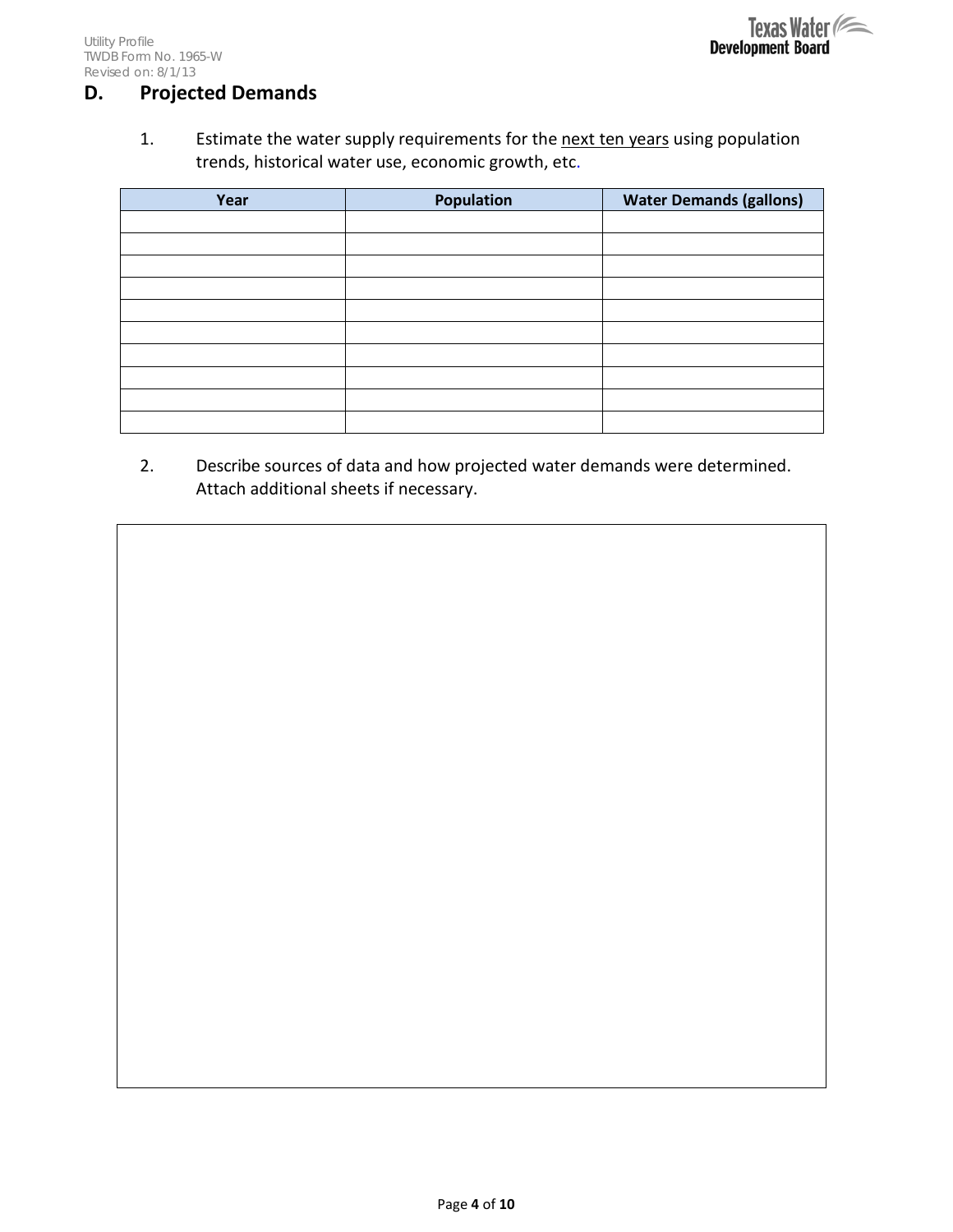# **E. High Volume Customers**

1. If applicable, list the annual water use for the five highest volume customers. Select one of the following water use categories to describe the customer; choose Municipal, Industrial, Commercial, Institutional, or Agricultural*.*

| <b>Customer</b> | Water Use Category* | <b>Annual Water Use</b> | <b>Treated or Raw</b> |
|-----------------|---------------------|-------------------------|-----------------------|
|                 | Choose One          |                         | Choose One            |
|                 | Choose One          |                         | Choose One            |
|                 | Choose One          |                         | Choose One            |
|                 | Choose One          |                         | Choose One            |
|                 | Choose One          |                         | Choose One            |

\*For definitions on recommended customer categories for classifying customer water use, refer to the online Guidance and [Methodology for Reporting on Water Conservation and Water Use.](http://www.twdb.texas.gov/conservation/doc/SB181Guidance.pdf) 

## **F. Utility Data Comment Section**

Provide additional comments about utility data below.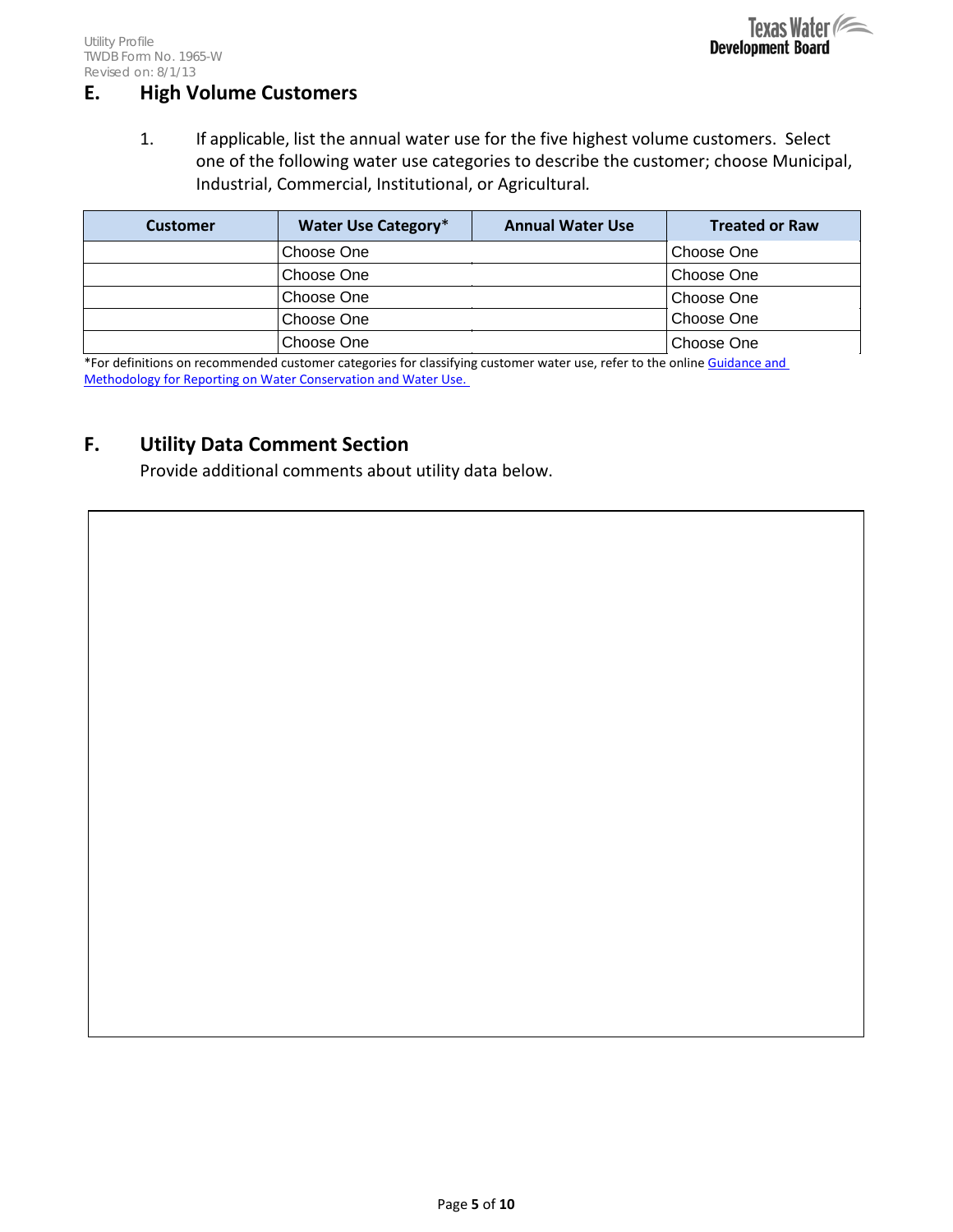# Section II: System Data

#### **A. Wholesale Connections**

1. List the active wholesale connections by major water use category.

| <b>Water Use Category*</b> | <b>Active Wholesale Connections</b> |                  |                          |  |  |
|----------------------------|-------------------------------------|------------------|--------------------------|--|--|
|                            | <b>Metered</b>                      | <b>Unmetered</b> | <b>Total Connections</b> |  |  |
| Municipal                  |                                     |                  |                          |  |  |
| Industrial                 |                                     |                  |                          |  |  |
| Commercial                 |                                     |                  |                          |  |  |
| Institutional              |                                     |                  |                          |  |  |
| Agricultural               |                                     |                  |                          |  |  |
| <b>TOTAL</b>               |                                     |                  |                          |  |  |

\*For definitions on recommended customer categories for classifying customer water use, refer to the online Guidance and [Methodology for Reporting on Water Conservation and Water Use.](http://www.twdb.texas.gov/conservation/doc/SB181Guidance.pdf) 

#### 2. List the net number of new wholesale connections by water use category for the previous five years.

|                            | <b>Net Number of New Wholesale Connections</b> |  |  |  |  |  |
|----------------------------|------------------------------------------------|--|--|--|--|--|
| <b>Water Use Category*</b> |                                                |  |  |  |  |  |
| Municipal                  |                                                |  |  |  |  |  |
| Industrial                 |                                                |  |  |  |  |  |
| Commercial                 |                                                |  |  |  |  |  |
| Institutional              |                                                |  |  |  |  |  |
| Agricultural               |                                                |  |  |  |  |  |
| <b>TOTAL</b>               |                                                |  |  |  |  |  |

\*For definitions on recommended customer categories for classifying customer water use, refer to the Guidance and [Methodology for Reporting on Water Conservation and Water Use.](http://www.twdb.texas.gov/conservation/doc/SB181Guidance.pdf) 

## **B. Wholesale Water Accounting Data - Water Use Categories**

For the previous five years, enter the number of gallons of WHOLESALE water exported (*sold or transferred*) to each major water use category.

|                           | <b>Total Gallons of Wholesale Water</b> |  |  |  |   |  |  |
|---------------------------|-----------------------------------------|--|--|--|---|--|--|
| <b>Customer Category*</b> |                                         |  |  |  |   |  |  |
| Municipal                 |                                         |  |  |  |   |  |  |
| Industrial                |                                         |  |  |  |   |  |  |
| Commercial                |                                         |  |  |  |   |  |  |
| Institutional             |                                         |  |  |  |   |  |  |
| Agricultural              |                                         |  |  |  |   |  |  |
| <b>TOTAL</b>              |                                         |  |  |  | 0 |  |  |

\*For definitions on recommended customer categories for classifying customer water use, refer to the online Guidance and [Methodology for Reporting on Water Conservation and Water Use.](http://www.twdb.texas.gov/conservation/doc/SB181Guidance.pdf)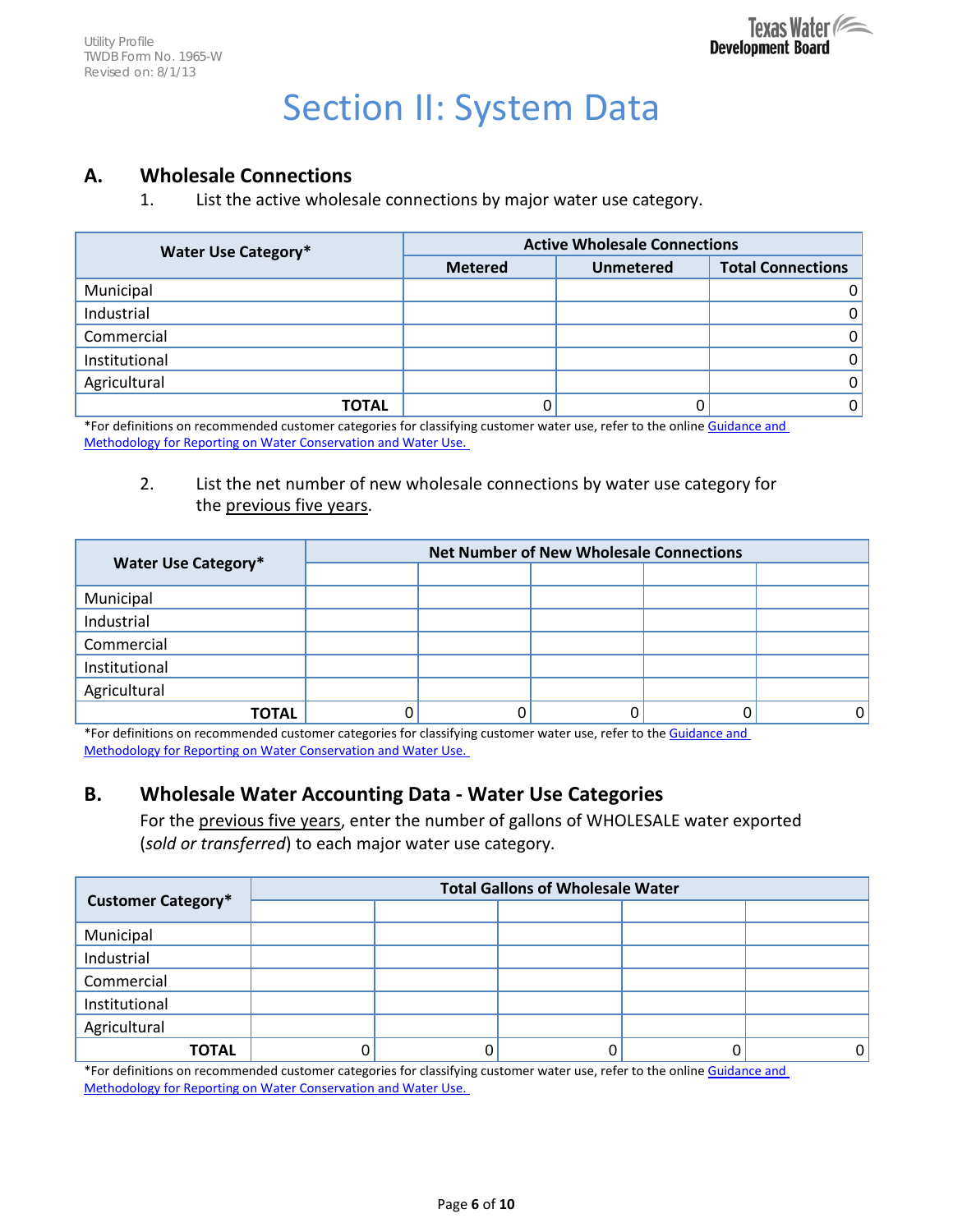

# **C. Wholesale Water Accounting Data - Annual and Seasonal Use**

For the previous five years, enter the number of gallons exported (*sold or transferred*) to WHOLESALE customers.

|              | <b>Total Gallons of Treated Water</b> |   |   |   |             |  |
|--------------|---------------------------------------|---|---|---|-------------|--|
| <b>Month</b> |                                       |   |   |   |             |  |
| January      |                                       |   |   |   |             |  |
| February     |                                       |   |   |   |             |  |
| March        |                                       |   |   |   |             |  |
| April        |                                       |   |   |   |             |  |
| May          |                                       |   |   |   |             |  |
| June         |                                       |   |   |   |             |  |
| July         |                                       |   |   |   |             |  |
| August       |                                       |   |   |   |             |  |
| September    |                                       |   |   |   |             |  |
| October      |                                       |   |   |   |             |  |
| November     |                                       |   |   |   |             |  |
| December     |                                       |   |   |   |             |  |
| <b>TOTAL</b> | 0                                     | 0 | 0 | 0 | $\mathbf 0$ |  |

|               | <b>Total Gallons of Raw Water</b> |   |   |   |           |  |
|---------------|-----------------------------------|---|---|---|-----------|--|
| <b>Month</b>  |                                   |   |   |   |           |  |
| January       |                                   |   |   |   |           |  |
| February      |                                   |   |   |   |           |  |
| March         |                                   |   |   |   |           |  |
| April         |                                   |   |   |   |           |  |
| May           |                                   |   |   |   |           |  |
| June          |                                   |   |   |   |           |  |
| July          |                                   |   |   |   |           |  |
| <b>August</b> |                                   |   |   |   |           |  |
| September     |                                   |   |   |   |           |  |
| October       |                                   |   |   |   |           |  |
| November      |                                   |   |   |   |           |  |
| December      |                                   |   |   |   |           |  |
| <b>TOTAL</b>  | $\mathbf 0$                       | 0 | 0 | 0 | $\pmb{0}$ |  |

| <b>WHOLESALE</b>                          |  |   | <b>Average in Gallons</b> |
|-------------------------------------------|--|---|---------------------------|
| Summer<br>Wholesale<br>(Treated + Raw)    |  | 0 | 0<br>5yr Average          |
| <b>TOTAL Wholesale</b><br>(Treated + Raw) |  | 0 | 0<br>5yr Average          |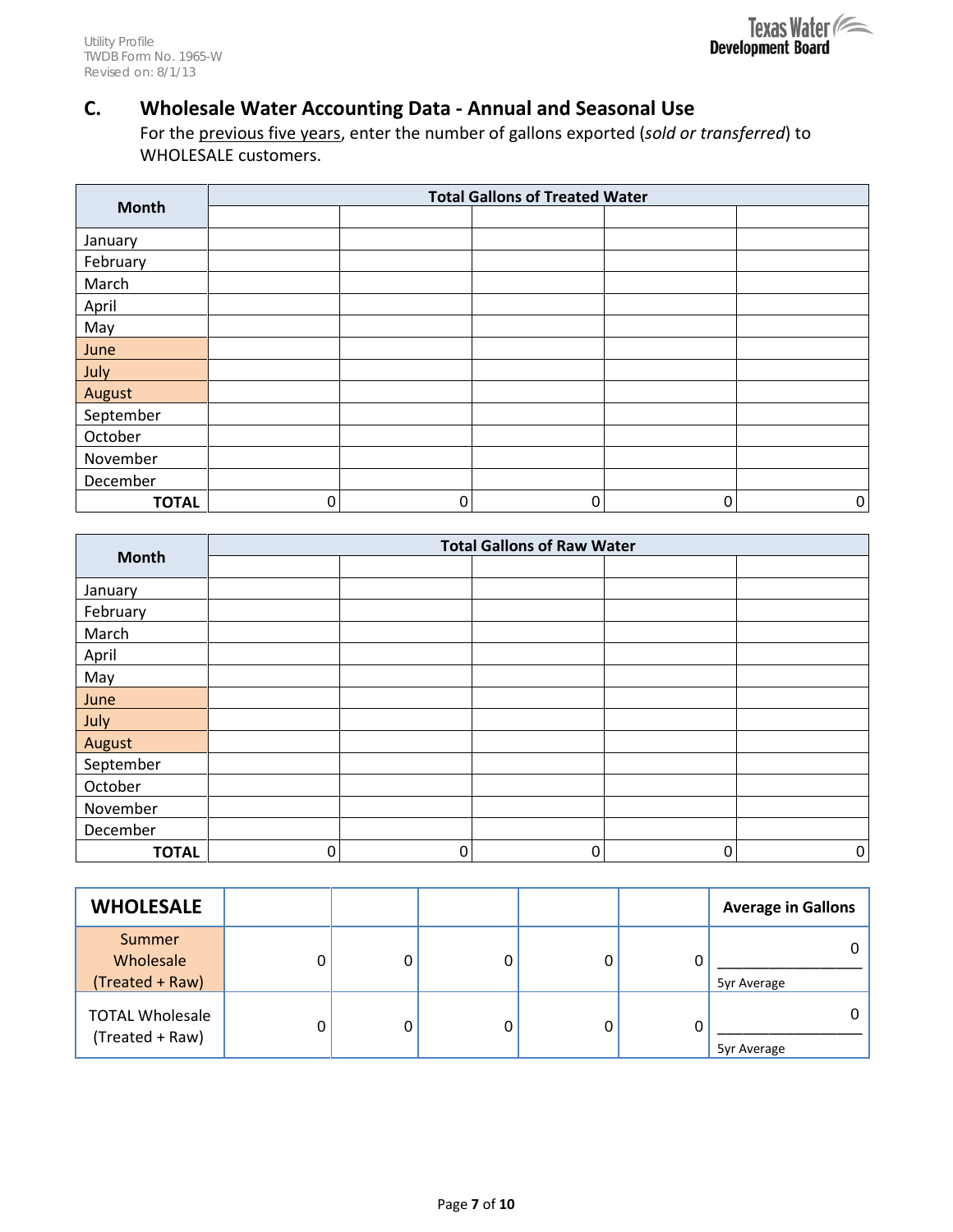#### **D. Water Loss**

#### Provide Water Loss Data for the previous five years.

Water Loss GPCD = [Total Water Loss in Gallons ÷ Permanent Population Served] ÷ 365 Water Loss Percentage = [Total Water Loss ÷ Total System Input] x 100

| Year           | <b>Total Water Loss</b> | <b>Water Loss</b> | <b>Water Loss</b> |
|----------------|-------------------------|-------------------|-------------------|
|                | in Gallons              | per day           | as a Percentage   |
|                |                         |                   | 0%                |
|                |                         |                   | 0%                |
|                |                         |                   | 0%                |
|                |                         |                   | 0%                |
|                |                         |                   | 0%                |
| 5-year average |                         |                   | 0%                |

#### **E. Peak Day Use**

Provide the Average Daily Use and Peak Day Use for the previous five years.

| Year | Average Daily Use (gal) | Peak Day Use (gal) | Ratio (Peak/Avg) |
|------|-------------------------|--------------------|------------------|
|      |                         |                    |                  |
|      |                         |                    |                  |
|      |                         |                    |                  |
|      |                         |                    |                  |
|      |                         |                    |                  |

## **F. Summary of Historic Water Use**

| <b>Water Use Category</b> | <b>Historic 5-year Average</b> | <b>Percent of Water Use</b> |
|---------------------------|--------------------------------|-----------------------------|
| Municipal                 |                                | $0\%$                       |
| Industrial                |                                | $0\%$                       |
| Commercial                |                                | $0\%$                       |
| Institutional             |                                | 0%                          |
| Agricultural              |                                | $0\%$                       |

## **G. Wholesale System Data Comment Section**

Provide additional comments about wholesale system data below.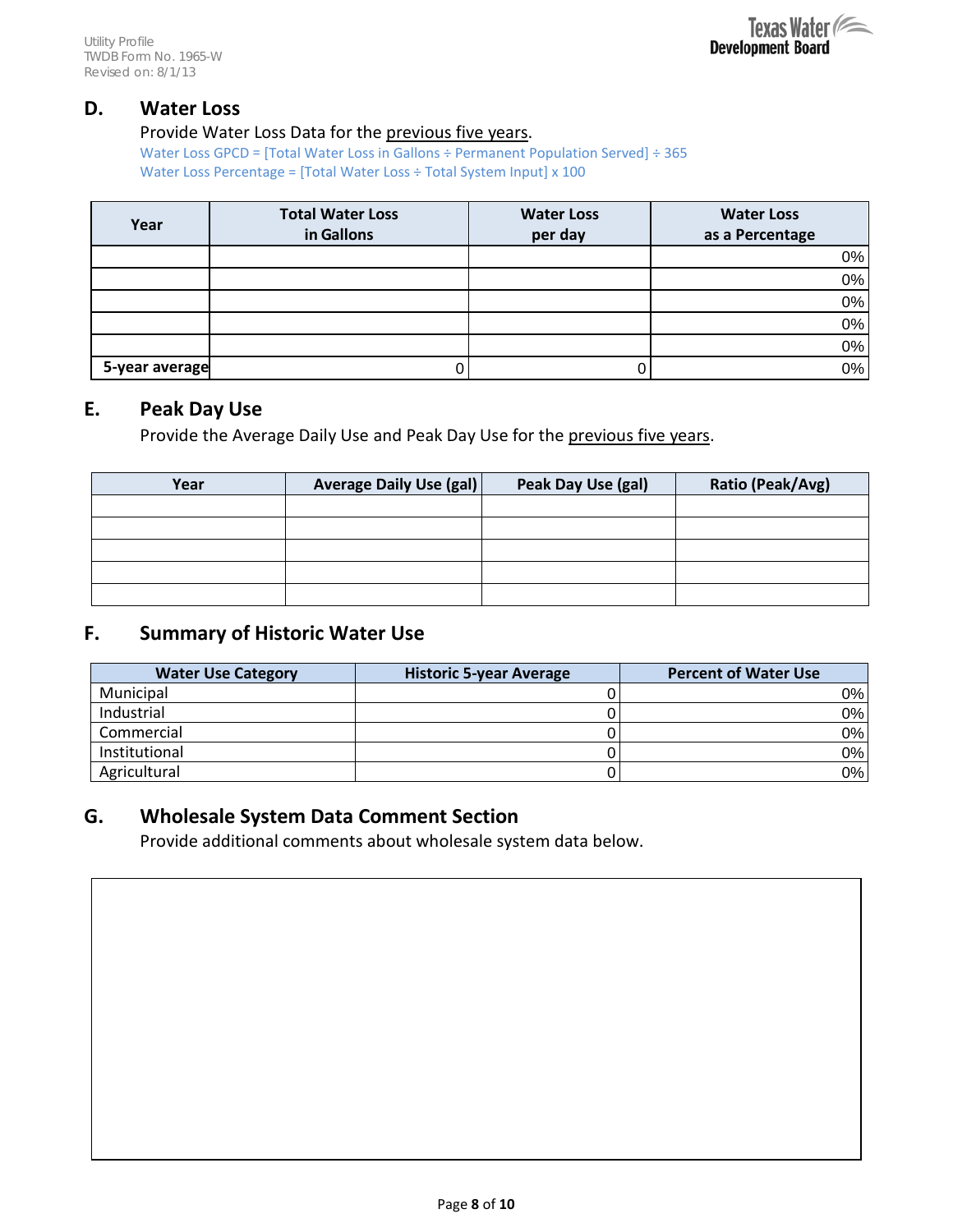# Section III: Wastewater System Data

If you do not provide wastewater system services then you have completed the Utility Profile. Save and Print this form to submit with your Plan. Continue with the [Water](http://www.twdb.texas.gov/conservation/municipal/plans/doc/WCPChecklist.pdf)  [Conservation Plan Checklist](http://www.twdb.texas.gov/conservation/municipal/plans/doc/WCPChecklist.pdf) to complete your Water Conservation Plan.

## **A. Wastewater System Data** (Attach a description of your wastewater system)

- 1. Design capacity of wastewater treatment plant(s): **gallons** per day.
- 2. List the active wastewater connections by major water use category.

|                            | <b>Active Wastewater Connections</b> |                  |                    |                         |
|----------------------------|--------------------------------------|------------------|--------------------|-------------------------|
| <b>Water Use Category*</b> | <b>Metered</b>                       | <b>Unmetered</b> | <b>Total</b>       | <b>Percent of Total</b> |
|                            |                                      |                  | <b>Connections</b> | <b>Connections</b>      |
| Municipal                  |                                      |                  |                    | $0\%$                   |
| Industrial                 |                                      |                  |                    | 0%                      |
| Commercial                 |                                      |                  |                    | 0%                      |
| Institutional              |                                      |                  |                    | 0%                      |
| Agricultural               |                                      |                  |                    | 0%                      |
| ΤΟΤΑL                      |                                      |                  |                    |                         |

\*For definitions on recommended customer categories for classifying customer water use, refer to the online Guidance and [Methodology for Reporting on Water Conservation and Water Use.](http://www.twdb.texas.gov/conservation/doc/SB181Guidance.pdf) 

#### 2. What percent of water is serviced by the wastewater system? 18

3. For the previous five years, enter the number of gallons of wastewater that was treated by the utility.

|              | <b>Total Gallons of Treated Water</b> |          |          |   |   |
|--------------|---------------------------------------|----------|----------|---|---|
| <b>Month</b> |                                       |          |          |   |   |
|              |                                       |          |          |   |   |
| January      |                                       |          |          |   |   |
| February     |                                       |          |          |   |   |
| March        |                                       |          |          |   |   |
| April        |                                       |          |          |   |   |
| May          |                                       |          |          |   |   |
| June         |                                       |          |          |   |   |
| July         |                                       |          |          |   |   |
| August       |                                       |          |          |   |   |
| September    |                                       |          |          |   |   |
| October      |                                       |          |          |   |   |
| November     |                                       |          |          |   |   |
| December     |                                       |          |          |   |   |
| <b>TOTAL</b> | $\Omega$                              | $\Omega$ | $\Omega$ | 0 | 0 |